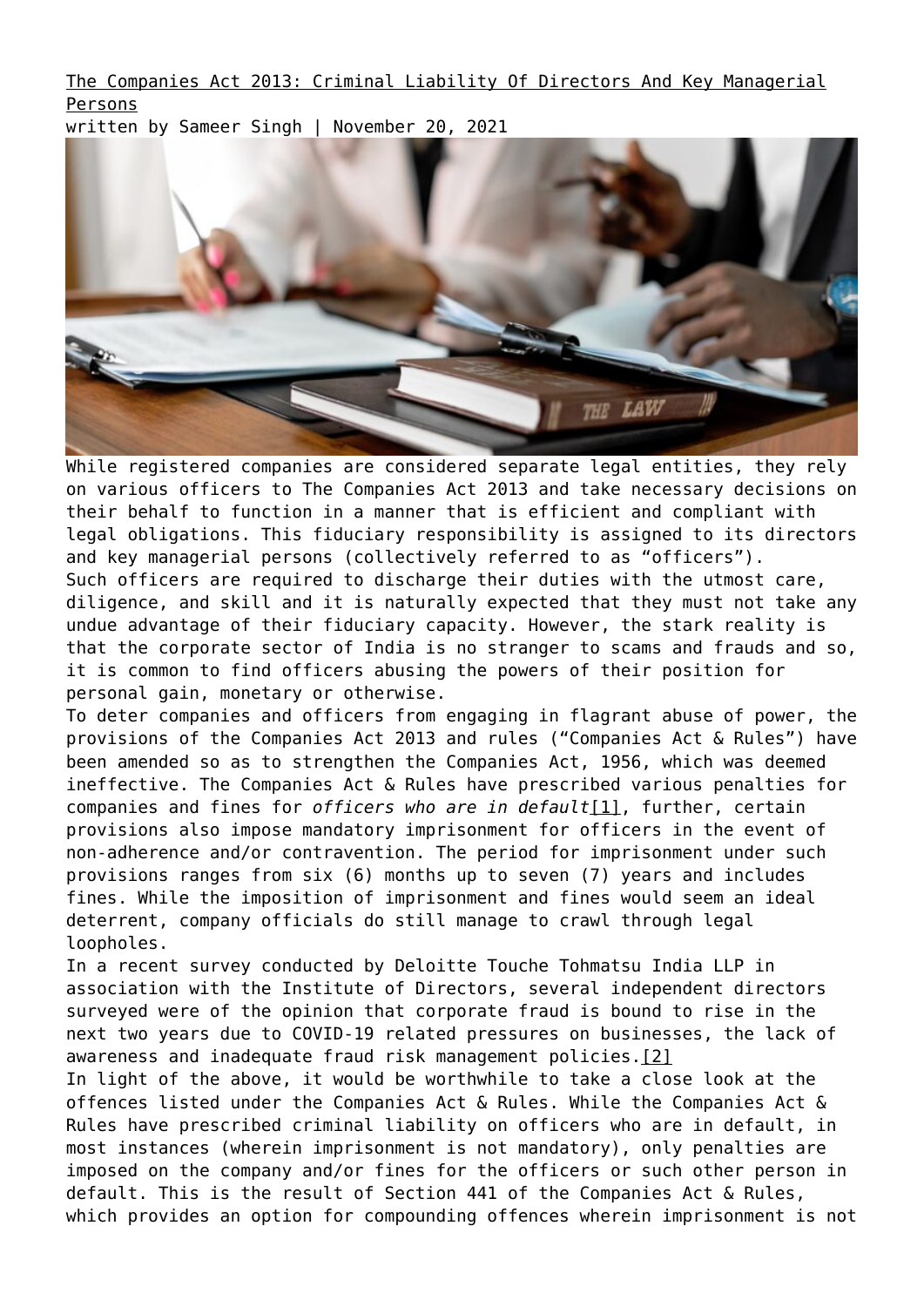mandatory.

Compounding the offence allows the company or the officer or such other person in default to settle the offence by payment of such amount as prescribed by the authorities in lieu of prosecution. Even the provisions that prescribe mandatory imprisonment under the Companies Act & Rules are only applied in a few cases. In general, officers are prosecuted for offences under other laws wherein the fines and/or imprisonment implications are much stricter.

However, there is a stark difference in the criminal liability under other laws and that of the Companies Act & Rules. For instance, criminal liability under the Criminal Procedure Code specifically states who will be an accused under a particular provision and there is limited scope for vicarious liability, however, the Companies Act & Rules have broadly defined an officer who is in default, thereby extending the definition to cover officers as well as individuals present at the time of the non-compliance or contravention. This implies that all officers present in the company at the time of the offence can be held liable and can be subjected *[\[3\]](#page--1-0)*.

While vicarious liability implications are present in certain other laws such as Negotiable Instruments Act, 1881, it is rare to have blanket liability on all officers. For instance, in 2015, the Calcutta High Court in the case of *Davinder Kaur vs The State of West Bengal and Ors.,* reiterated the position held in several other cases that any person in charge of the affairs of the company during the period of the non-compliance or contravention shall also be prosecuted by the trial courts as one of the offenders.

In the case mentioned above, the cheques issued by the company were dishonoured on presentation to the bank due to the acts of the directors, however, the officer in charge of signing the cheques was also considered as an accused and was required to prove innocence. The High Court rejected the plea to quash proceedings against the officer, as he was directly connected with the transaction as a signatory to the cheques.

The need for having the broad definition of an officer who is in default is primarily because quite often, the offences are committed by a group of individuals acting through the company and so, it is imperative to identify those who are responsible. However, whether such blanket liability on a group of individuals can be upheld has been clarified by the Supreme Court of India in 2019 in the case of *[\[4\]S](#page--1-0)hiv Kumar Jatia vs. State of NCT of Delhi.* The Court held that in the absence of any specific vicarious liability provisions, an individual who commits an act on behalf of the company can be made an accused only if there is sufficient evidence that indicates their active role coupled with criminal intent. Therefore, to hold an officer of a company liable, it is imperative that the officer must be in-charge of the business in the company and substantial evidence is produced to establish the *actus reus* (the action which is the constituent element of the crime) and *mens reus* (the criminal intent behind the crime).

While the *actus* reus of crimes are identifiable in most instances, the difficulty is in establishing the *mens* reus. To determine the *mens reus* behind a crime, the Supreme Court of India, in 2011, proposed an acid test of 'doctrine of attribution' to determine the *mens reus* of the officials responsible for the affairs of the company. The Doctrine of Attribution explains that the liability of the 'alter ego' of the company i.e., the officials/group of people that are involved in the affairs of the company is